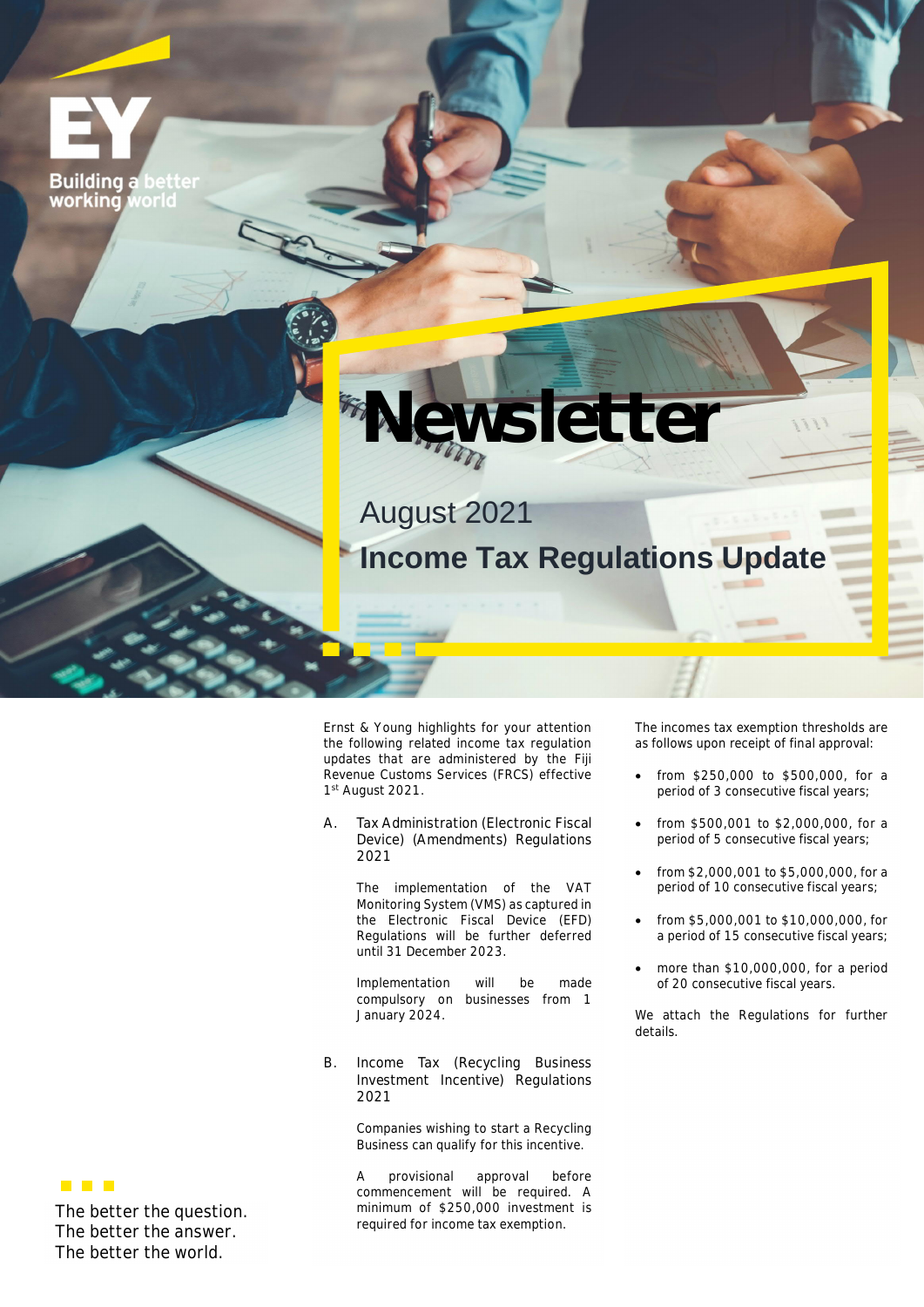

**C. Income Tax (Employment Incentives) (Amendment) Regulations 2021**

Regulation 8C of the Income Tax (Employment Incentives) 2016 is amended to:

- allow a deduction to a person for 300% of the amount of salary or wages paid to an employee if the employee
	- has tested positive for COVID-19 or is a primary or secondary contact of a person who has tested positive for COVID-19; and
	- is required by the Ministry of Health and Medical Services to be quarantined.
- provided that the person submits documentary evidence from the Ministry of Health and Medical Services confirming the above paragraphs in respect of the employee.
- **D. Income Tax (Other Incentives) (Amendment) Regulations 2021**
- **(i) Land rent deduction**

Regulation 5 is amended to capture that a landlord who reduces rent payable under a tenancy agreement is allowed a deduction of 200% of the aggregate sum of the difference between the rent payable on 31 July 2021 and the rent payable in the period commencing on and from 1 August 2021 and ending on 31 July 2022.

**(ii) Shopping website development/upgrade platform**

Regulation 12 is inserted into the ITA 2015. A 200% tax deduction will be allowed on the development or upgrade of online shopping websites with integrated payment platforms.

**(iii) Fogging Machines**

Regulation 13 is inserted into the ITA 2015. A person is allowed a deduction for 200% of the amount of expenses incurred for any investment in a fogging machine used for the purpose of sanitization or decontamination.

**(iv) Installation, implementation and operation of EFD 14**

A taxpayer who—

- (a) operates a business; and
- (b) installs, implements and operates an EFD for the business and any other business operated by the taxpayer under the same Taxpayer Identification Number as the business, is allowed a deduction of 300% of the costs incurred in the exemption period for the installation, implementation and operation of each EFD.

**E. Fiji Revenue and Customs Service (Information Sharing) (Amendment) Regulations 2021**

Regulation 5 has been amended to include the following:

At the discretion of the Chief Executive Officer, information regarding the identification, income or other 145 records held with the Service relating to a person may be released by the Service:

- (a) where an authorized agency has obtained the consent of the person to whom the information pertains to have his or her information released to the authorized agency; and
- (b) where that information will assist an authorized agency in verifying information in the performance of its functions and duties; or
- (c) where it is necessary to do so in order to assist in an audit or an investigation conducted by an authorized agency.

Let us know should you wish to seek clarifications on the issues highlighted.

We will be issuing shortly the amendments to the various tax regulations administered by the FRCS in due course.

*Our advice is based on the current taxation legislation and our understanding of FRCS's current interpretation of the law. We note however that, it is our experience that the FRCS can be inconsistent in their interpretation of the tax law and we cannot guarantee that the advice will not be challenged. Nor is it possible to guarantee the outcome of such a challenge if it occurs. Should you have any contact from the FRCS in respect of this advice, we recommend that you contact us for advice on how to proceed.*

*It is also important that you ask us to review any advice already given if a transaction is delayed, or is to be repeated, or if an apparently similar transaction is to be undertaken. Our original advice may no longer be applicable or appropriate in such circumstances.*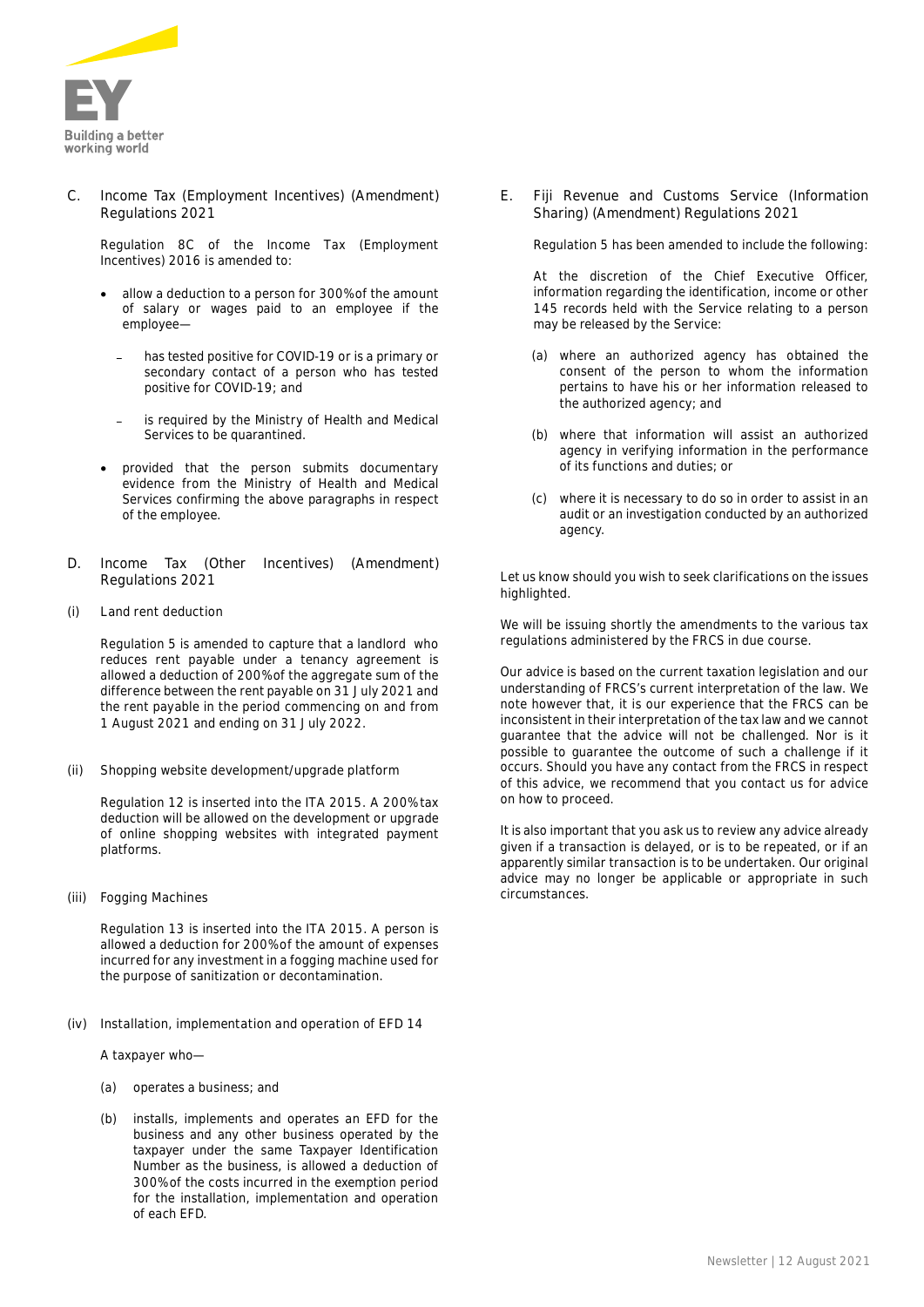

**STEVEN PICKERING** Country Managing Partner Assurance Email: steve.pickering@fj.ey.com



**SIKELI TUINAMUANA** Senior Partner Assurance Email: sikeli.tuinamuana@fj.ey.com



**SHANEEL NANDAN** Partner Assurance Email: shaneel.nandan@fj.ey.com



**PENI TORA** Associate Partner Assurance Email: peni.tora@fj.ey.com



**JOHN FAKTAUFON** Director Tax Email: john.faktaufon@fj.ey.com



**FAREESHA SHAH** Senior Manager Tax Email: fareesha.shah@fj.ey.com Ernst & Young

Assurance | Tax | Transactions | Advisory

**About Ernst & Young**

Ernst & Young is a global leader in assurance, tax, transaction and advisory services. Worldwide, our 300,000 people are united by our shared values and an unwavering commitment to quality. We make a difference by helping our people, our clients and our wider communities achieve potential.

Ernst & Young refers to the global organisation of member firms of Ernst & Young Global Limited. For more information about our organisation please visit www.ey.com.

**About Ernst & Young Tax Services**

Ernst & Young is a global leader in assurance, tax transaction and advisory services. Our tax professionals provide you with deep technical knowledge, both global and local, combined with practical, commercial and industry experience. We draw on our global insight and perspectives to build proactive, truly integrated direct and indirect tax strategies that help you realise sustainable business growth in Fiji and wherever you are in the world.

Our talented people, consistent methodologies and unwavering commitment to quality service help you to build the strong compliance and reporting foundations and sustainable tax strategies that help your business achieve its ambitions. It's how Ernst & Young makes a difference.

© 2021 Ernst & Young - all rights reserved. Proprietary and confidential. Do not distribute without written permission.

This communication provides general information which is current at the time of production. The information contained in this communication does not constitute advice and should not be relied on as such. Professional advice should be sought prior to any action being taken in reliance on any of the information. Ernst & Young disclaims all responsibility and liability (including without limitation, for any direct or indirect or consequential costs, loss or damage or loss of profits) arising from anything done or omitted to be done by any party in reliance, whether wholly or partially, or any of the information. Any party that relies on the information does so at its own risk.

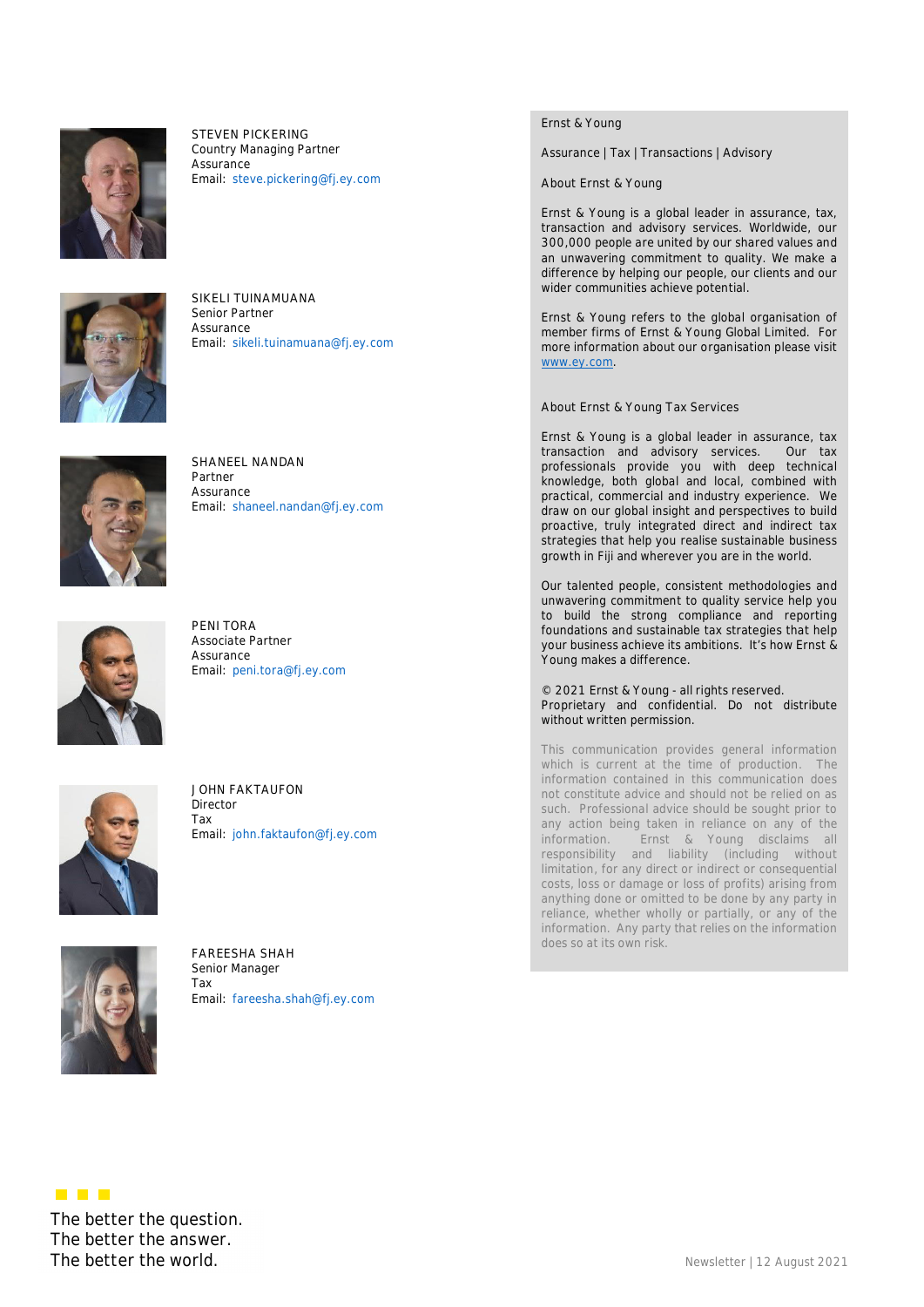Made this 30th day of July 2021.

A. SAYED-KHAIYUM Attorney-General and Minister for Economy

[LEGAL NOTICE NO. 63]

### INCOME TAX ACT 2015

# **Income Tax (Other Incentives) (Amendment) Regulations 2021**

IN exercise of the powers conferred on me by section 25A of the Income Tax Act 2015, I hereby make these Regulations—

#### *Short title and commencement*

 $1.-(1)$  These Regulations may be cited as the Income Tax (Other Incentives) (Amendment) Regulations 2021.

(2) These Regulations come into force on 1 August 2021.

(3) In these Regulations, the Income Tax (Other Incentives) Regulations 2018 is referred to as the "Principal Regulations".

#### *Regulation 5 amended*

2. Regulation 5 of the Principal Regulations is amended after subregulation (1) by inserting the following new subregulation—

> "(1A) Subject to subregulation (2), a landlord that reduces the rent payable under a tenancy agreement is allowed a deduction of 200% of the aggregate sum of the difference between the rent payable on 31 July 2021 and the rent payable in the period commencing on and from 1 August 2021 and ending on 31 July 2022.".

#### *Regulation 8 amended*

3. Regulation 8 of the Principal Regulations is amended by deleting "50%" and substituting "200%".

#### *Regulations 12, 13 and 14 inserted*

4. The Principal Regulations are amended after regulation 11 by inserting the following new regulations—

#### *"Online shopping websites and payment platforms*

 12. A person is allowed a deduction for 200% of the amount of expenses incurred for the development or upgrade of an online shopping website with an integrated payment platform.

#### *Fogging machines*

 13. A person is allowed a deduction for 200% of the amount of expenses incurred for any investment in a fogging machine used for the purpose of sanitisation or decontamination.

*Installation, implementation and operation of EFD*

 $14.$ — $(1)$  A taxpayer who—

*(a)* operates a business; and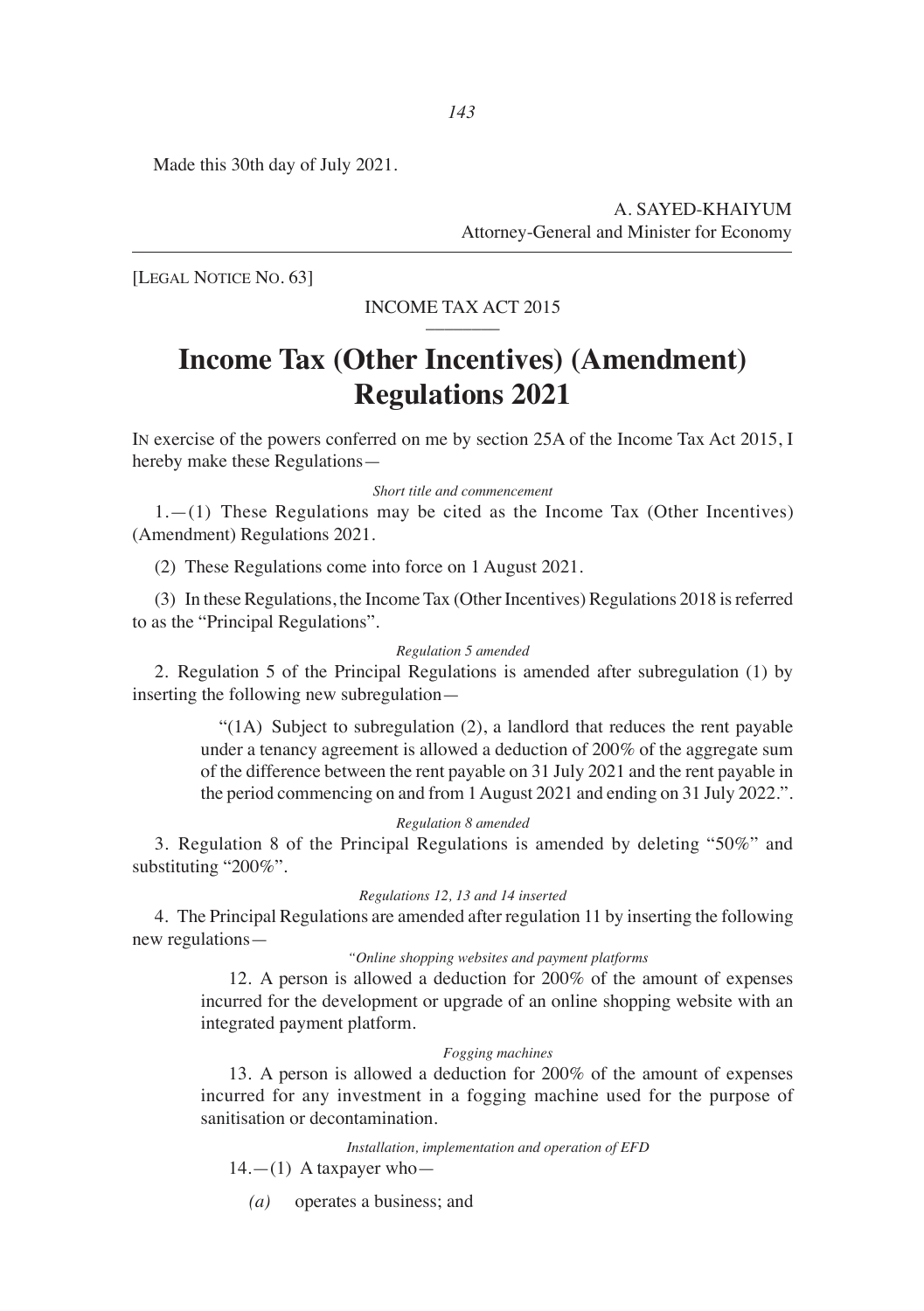*(b)* installs, implements and operates an EFD for the business and any other business operated by the taxpayer under the same Taxpayer Identification Number as the business,

is allowed a deduction of 300% of the costs incurred in the exemption period for the installation, implementation and operation of each EFD.

(2) In this regulation—

- "business" means a business supplying goods and services that is operated by a taxpayer;
- "EFD" has the meaning given in regulation 28(1) of the Tax Administration (Electronic Fiscal Device) Regulations 2017;
- "exemption period" means the period commencing on and from 1 August 2021 to 31 December 2023;
- "taxpayer" has the meaning given in section 2 of the Tax Administration Act 2009; and
- "Taxpayer Identification Number" has the meaning given in section 2 of the Tax Administration Act 2009.".

Made this 30th day of July 2021.

A. SAYED-KHAIYUM Attorney-General and Minister for Economy

[LEGAL NOTICE NO. 64]

FIJI REVENUE AND CUSTOMS SERVICE ACT 1998

# **Fiji Revenue and Customs Service (Information Sharing) (Amendment) Regulations 2021**

IN exercise of the powers conferred on me by section 54 of the Fiji Revenue and Customs Service Act 1998, I hereby make these Regulations—

#### *Short title and commencement*

1.—(1) These Regulations may be cited as the Fiji Revenue and Customs Service (Information Sharing) (Amendment) Regulations 2021.

(2) These Regulations come into force on 1 August 2021.

#### *Regulation 5 amended*

2. Regulation 5 of the Fiji Revenue and Customs Service (Information Sharing) Regulations 2019 is amended by—

*(a)* deleting subregulation (3) and substituting the following—

 "(3) Notwithstanding subregulation (1), at the discretion of the Chief Executive Officer, information regarding the identification, income or other